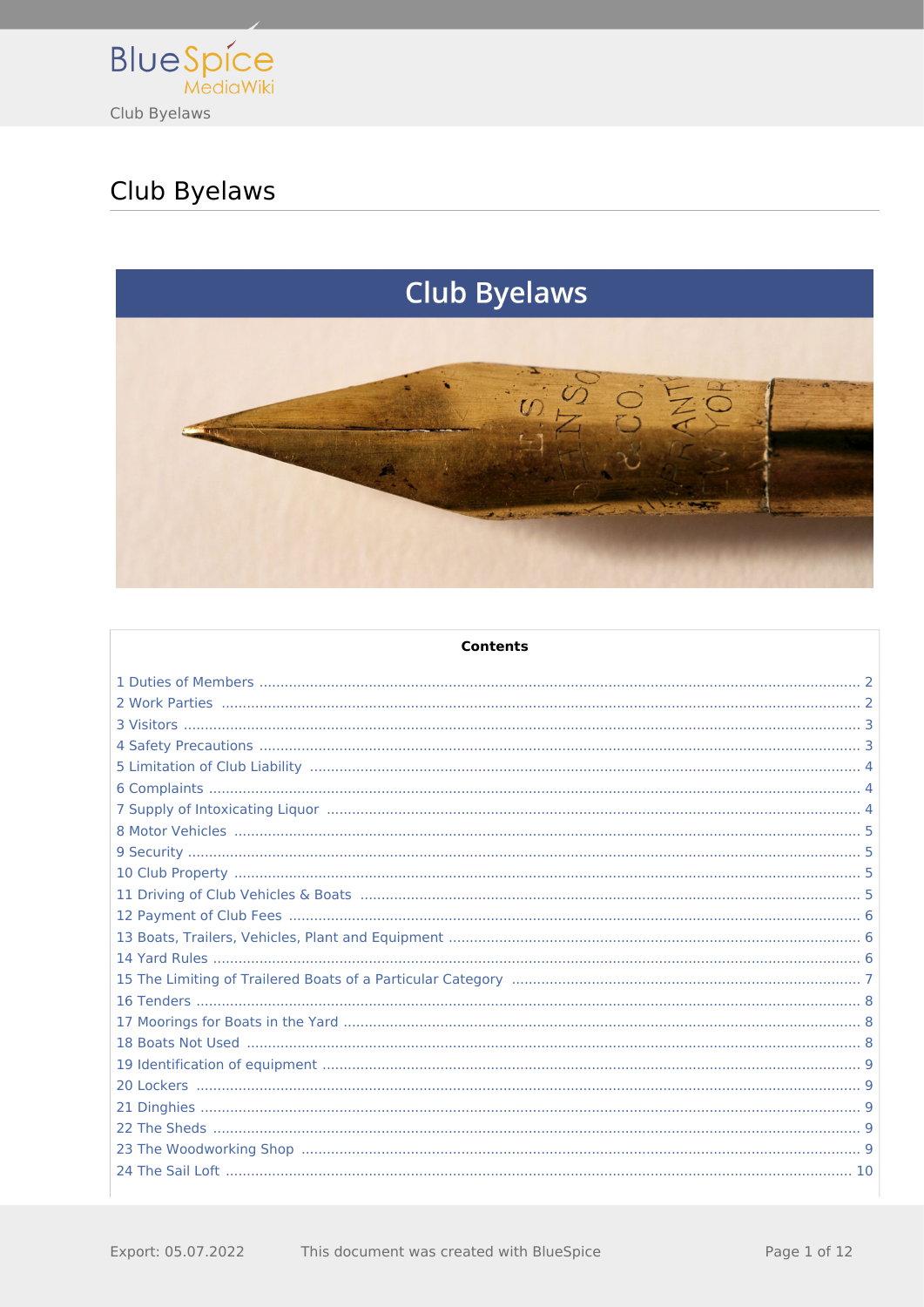

(This is a draft - formating and sign off not complete)

Refer to Appendix for amendments to Bye-Laws 2010, 2012,2014,2017

#### '**Members are reminded that they are expected to behave with courtesy and respect to their fellow members at all times'**

Note: the following are definitions of terms as used in these Byelaws 'Council' or 'General Committee' refers to the Council of Management elected by the members. 'Officers' - refers to the Flag Officers, Hon Secretary, Hon Treasurer, Harbour Master and Yard Master.

## <span id="page-1-0"></span>Duties of Members

1. It shall be the duty of every Officer, Council Member or member to take every available means to prevent any infringement in respect of any breach of any Club Byelaw coming to their notice and to report the same to the Council via the Secretary.

2. Any member disposing of their craft must notify the Secretary of the date of completion of the sale and provide details of the craft within 14 days of such sale. It is the duty of the member to remove his GYC identity number or mark from the craft in the event of it being sold to a non-member. Members should advise the Secretary of new boats acquired and of any change of address so that the records can be updated.

3. Persons who are candidates for membership shall have no special privileges in relation to the use of the Club's premises or facilities.

4. It is required that children be supervised and kept under proper control at all times by at least one adult while on the premises. Under no circumstances are children to be left unsupervised anywhere within the boundaries of the Club.

5. No cycling, skateboarding, roller-skating, motorcycling or like activities/games are allowed on Club premises or property.

#### <span id="page-1-1"></span>Work Parties

6. Each full member shall work for two full days each year in connection with the conduct, repair, maintenance or improvement of the premises, facilities or amenities of the Club or such other duties in relation thereto as maybe notified to the member by the Council. Should any member not work they shall be fined and pay to the Club such amount as shall be decided upon by the Members of the Club at the Annual General Meeting each year and may if they fail to pay the same be suspended or expelled from the membership of the Club.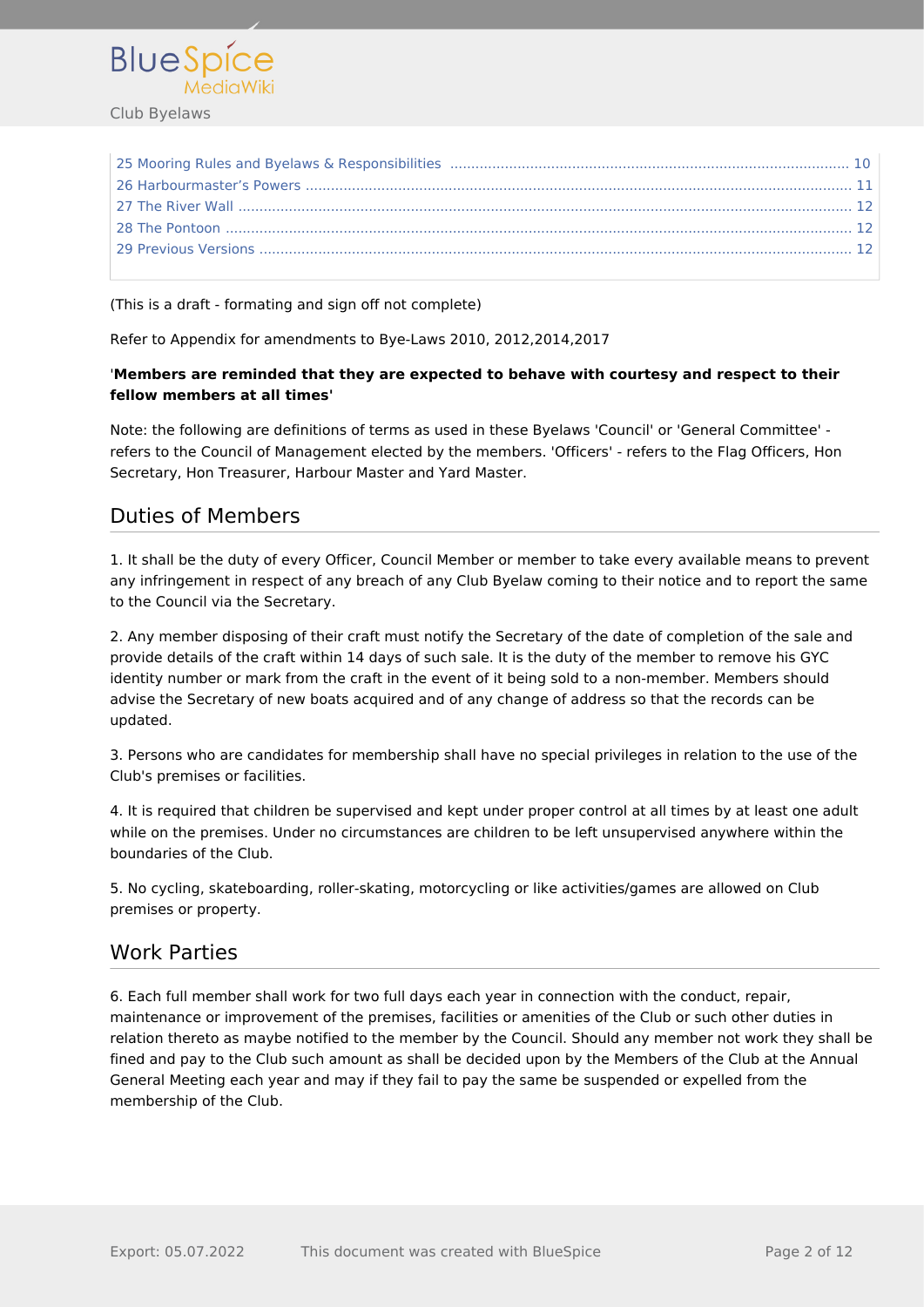

### <span id="page-2-0"></span>Visitors

7. A member of any Club recognised by the Royal Yachting Association (a list whereof is contained in the year book of the said association) or any other appropriate yachting association may be authorised to use the premises and facilities of the Club by any Officer of the Club. Such authorisation shall specify between which dates, not being more than 14 days apart, the said person may so use the same.

8. Any person who is a competitor in any race or event sponsored or organised by or on behalf of the Club (or in a race or event starting from the Club) and any person who is a member of the crew of any such competitor or who is assisting in the race/event organisation is entitled to use the Club premises within a period of 24 hours before and after the race/event in which they are competing or assisting.

9. (a) Subject to sub-clause 9(c) below any member may introduce as his or her guest any person provided that the member so introducing enters the name and address of the said guest in a book kept for such purpose and at no time leaves the Club premises whilst the said guest is thereon. The member will be held responsible for the conduct of the said guest and be answerable to the Council for any misdemeanors or damage the said guest may commit or cause and for his or her general behaviour whilst on Club property.

(b) No person may be a guest of the Club more than six times in any one Calendar year except as otherwise stated in the Byelaws.

(c) The following persons shall not be admitted as visitors and/or guests.

(i) Former members who have ceased to be members under Article 15 of the Articles of Association.

(ii) Former members who have been expelled.

(iii) Persons who having been candidates for membership have been refused membership.

10. Any member may request temporary membership for his or her guests for a period of seven or fifteen days providing that:

(a) An application in this regard is made to the Council at least two weeks beforehand.

- (b) The prescribed fee is paid to the Club at the same time.
- (c) The member enters the guests name and address in a book kept for such purpose.
- (d) The member does not leave the guest on the Club premises unaccompanied.

(e) The guest does not come within the category of persons specified in Byelaw 3(c) above.

(f) The member will be held responsible for the conduct of his or her guest and shall be answerable to the Council in respect thereof.

#### <span id="page-2-1"></span>Safety Precautions

11. Every member must comply in all respects with the rules of safety forming part of these and any other Byelaws made by the Club. Safety information regarding the use of small craft is displayed on the wall of the Harbour Master's office. The Harbour Master or a member of the committee may refuse launching facilities to any member of the Club or public who is attempting to launch a craft without safety equipment necessary for safe navigation of the River Thames at Greenwich. The owner of any boat being launched at Greenwich Yacht Club shall on demand, produce a copy of third party liability insurance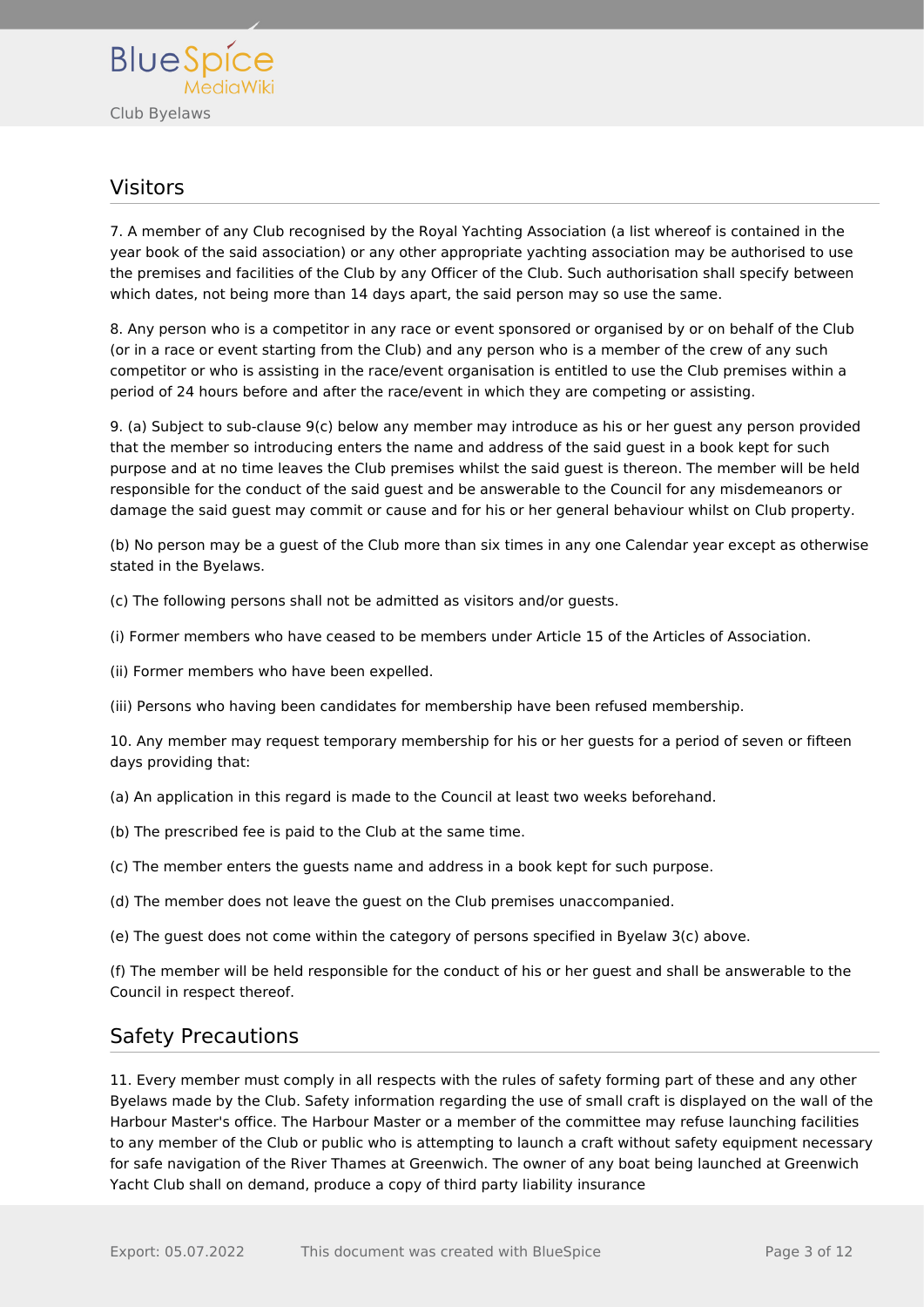

12. Powerboats shall pay due consideration to the users of slower craft and not create any nuisance to other club members by way of excessive wash, speed or noise within the vicinity of the clubhouse or the club moorings.

# <span id="page-3-0"></span>Limitation of Club Liability

13. Members and their guests are bound by the following rule, a copy of which shall be exhibited in a prominent place within the Club premises. Members of the Club, their guests or visitors may use the Club premises, and any other facilities of the Club at their own risk. Excepting risks as to personal injury or the death of any person caused by the negligence of the Club and to the extent permitted by statute, the Club will not accept any liability for any damage to or the loss of any boat, chattel or other property belonging to members of the Club their guests or visitors, provided that the foregoing shall not apply to any liability arising from any incident for which the Club is liable and in respect of which the Club is insured at the time of the incident giving rise to the said liability.

# <span id="page-3-1"></span>**Complaints**

14 (a) Complaints of any nature relating to the management or use of the Club's premises shall be addressed in writing to the Secretary.

(b) Under no circumstances shall a member personally reprimand an employee of the Club.

# <span id="page-3-2"></span>Supply of Intoxicating Liquor

15. (a) The purchase for the Club and the supply by the Club of intoxicating liquor shall be exclusively controlled by the Club in General Meeting and/or by the Council through such Officers as they may appoint.

(b) The Club's bar shall be open at times agreed and published by the bar committee as appointed by the Council. The fixed hours shall not on any day be longer nor begin earlier or end later than the general licensing hours for the time being in force for the district in which the Club is situated.

16. Intoxicating liquor may be sold for consumption on the premises only to those persons over the age of eighteen who are entitled to the use of the premises of the Club.

17. No person under the age of fourteen shall be allowed into the Club Bar during opening hours unless accompanied by an adult, who shall ensure proper supervision and control.

18. Wives and Husbands of members will be allowed to use the amenities of the Club only if signed in as the member's guest as required under Byelaw 9(a).

19. An Officer of the Club who has received the authority of two members of the Council may expel temporarily or permanently any member or other person who otherwise has the right to use the Club pursuant to Byelaws 7, 8, 9 and 10.

20. No dogs shall be allowed in the Club compound unless on a lead and under no circumstances are dogs allowed in the Clubhouse except guide dogs.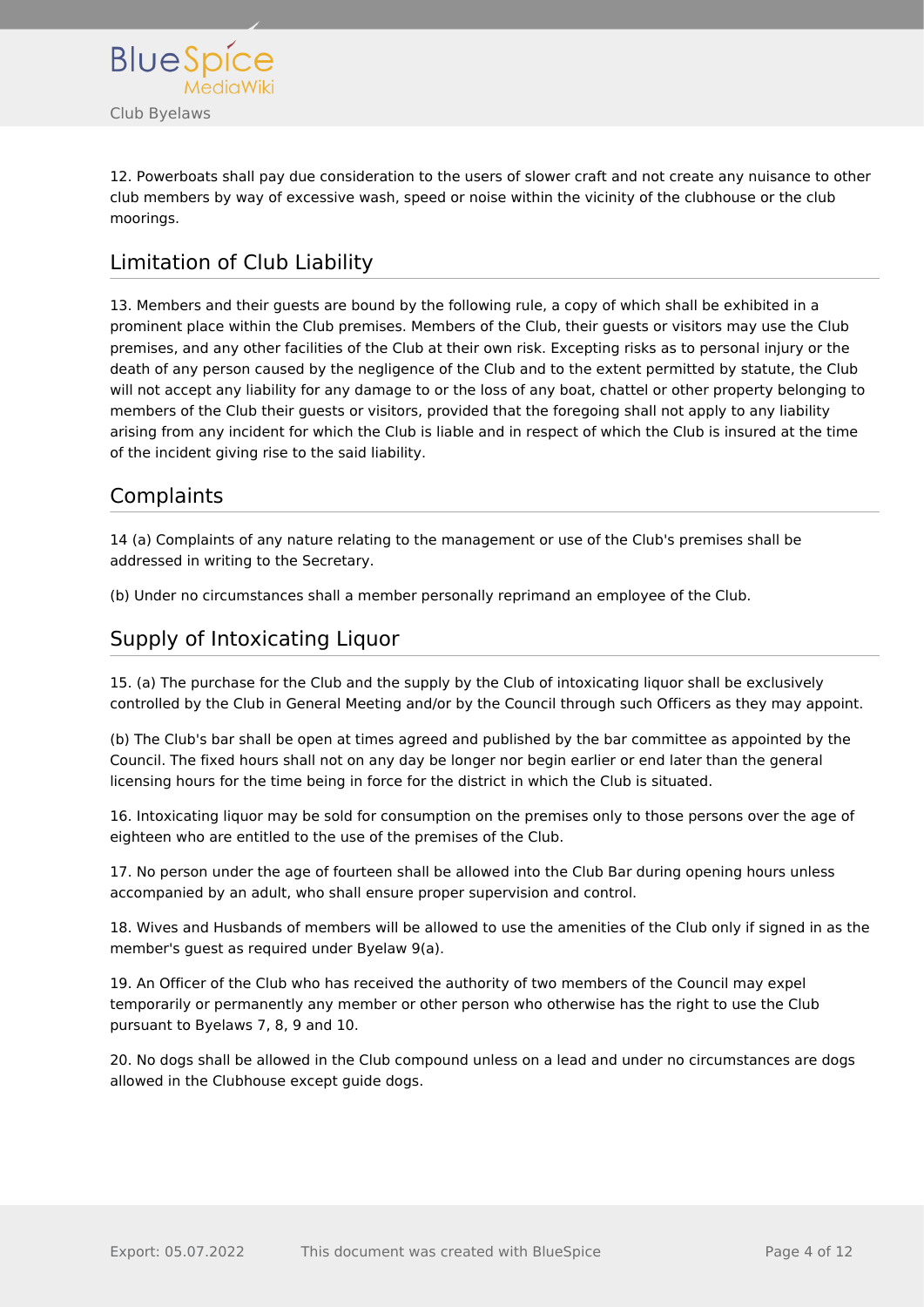

## <span id="page-4-0"></span>Motor Vehicles

21. (a) There is no automatic right to park a vehicle in the yard and access may be restricted due to boat movements, special events, or over congestion. No motor vehicle shall be left on Club property other than on the area allotted and shall not be parked in a manner wasteful of the limited space available. The owners and users of motor vehicles shall observe every courtesy to other members both in the use of their vehicles within the Club premises and when parking.

(b) No vehicle may be driven within the Club compound unless by a driver holding a relevant road licence.

(c) The Club accepts no risk for vehicles parked on the Club premises at any time.

## <span id="page-4-1"></span>**Security**

(a) It is the responsibility of the last member leaving the Club's premises to ensure that the main gates are locked. Failure to observe this Byelaw will be considered a breach of the Rules rendering the member liable to expulsion under the Articles of Association of the Club.

(b) No craft shall be removed from the compound at any time without the prior consent of the Yardmaster or an Officer of the Club.

(c) No boats/vehicles shall be parked in the compound at any time without the permission of the Yardmaster or an Officer of the Club. Any craft found in the compound and having been left there without permission will be charged at the commercial rate in force at the time and may be removed to another location/disposed of at the Club's discretion within the terms of the Articles of Association of the Club.

(d) Every fully paid up member has the right to challenge anyone as to the purpose of their business, on any part of the premises, moorings or craft belonging to the Club or of that belonging to a fellow member.

(e) Every member should exercise due diligence, with regard to the protection of their own property.

## <span id="page-4-2"></span>Club Property

23. (a) No member shall, under any pretext whatsoever, remove from the Club premises any article or object which is the property of the Club or for which the Club is responsible without the prior permission of two Officers and a note of confirmation signed by the Officers being given to the Secretary.

(b) Any member destroying or damaging any article, object or other property belonging to the Club for which the Club is responsible for shall pay the cost of repairing and/or replacing the same.

# <span id="page-4-3"></span>Driving of Club Vehicles & Boats

24. (a) No Club member or visitor may drive a Club vehicle without the consent of the Yard Master or a member of the General Committee.

(b) No unauthorised persons shall drive any of the Club's boats. In the case of all the boats, the coxswain shall hold the recognised R.Y.A. or equivalent certificate for that craft or be endorsed by the Harbour Master or other responsible member of the Council of Management to drive a club boat.

(c) None of the Club's boats are to be used for joy riding.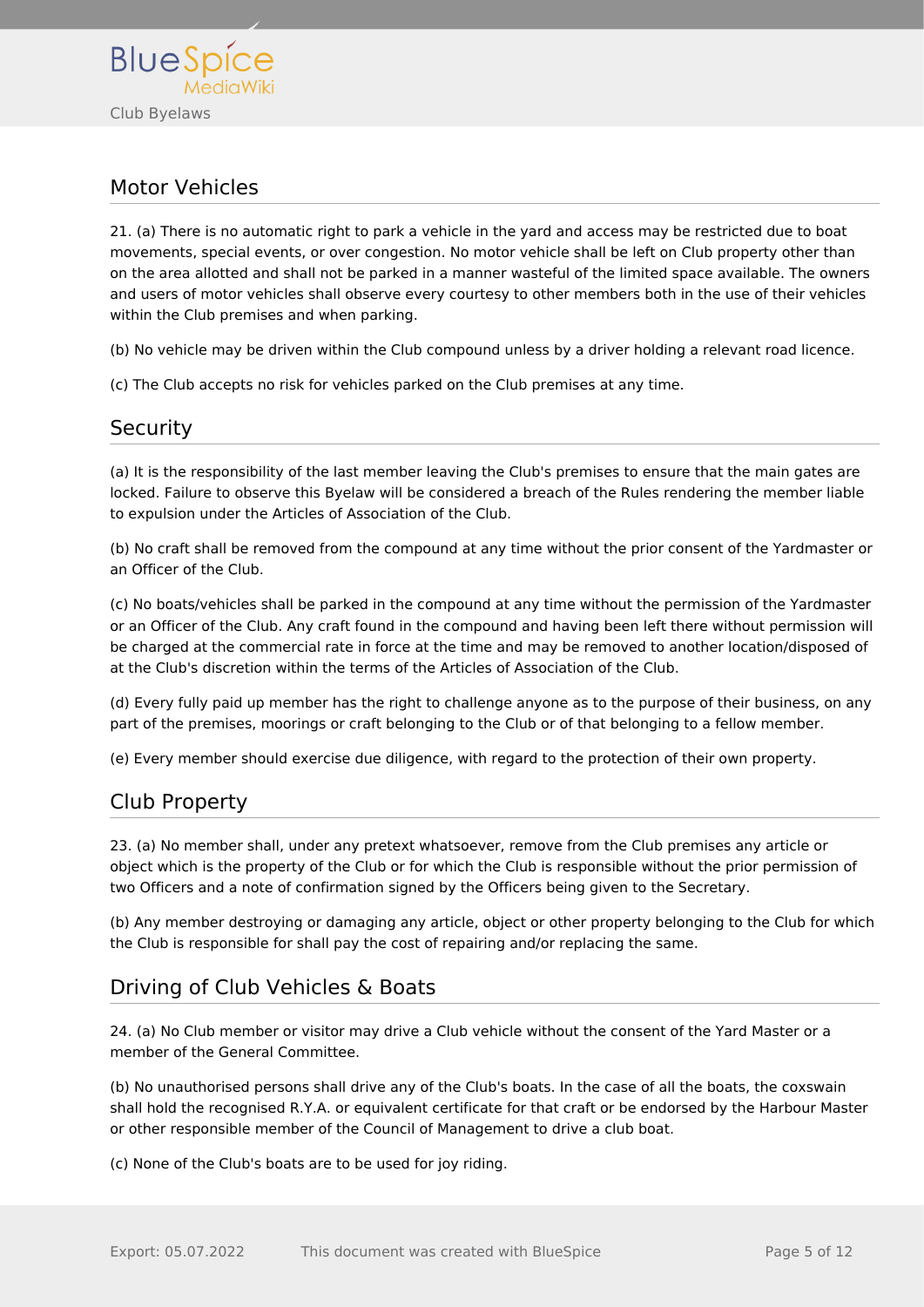

(d) The Council reserves the right to revoke any permission granted by it at any time.

# <span id="page-5-0"></span>Payment of Club Fees

25. (a) Unless otherwise stated on invoices, all fees and charges due to the Club must be paid within thirty days and in the case of new members in advance.

(b) Members who do not pay their fees or charges within three months of the invoice date other than by arrangement with the treasurer shall automatically forfeit their membership.

(c) The Council will from time to time prescribe the fees to be paid by members for keeping their craft in the boat yard or on the moorings. The fees shall be per metre per annum in the yard and sheds.

## <span id="page-5-1"></span>Boats, Trailers, Vehicles, Plant and Equipment

26. If at any time any mooring fee, subscription or other money payable to the Club by a member or former member shall be three months or more in arrear and any boat, trailer, or other vehicle, plant or equipment of the latter shall be located on the Club's premises:

(a) The Club shall be entitled to move the boat, trailer or other vehicle, plant or equipment in question to any other part of its premises. To the extent permitted by statute the Club shall be under no liability for any loss of or damage to the said items however caused;

(b) The Club shall have lien on the same and shall be entitled upon giving one months' notice in writing sent by recorded delivery post to the member or former member at his last address shown in the register of members to sell the boat, equipment, etc., and to deduct any expenses of sale and any monies due to the Club (whether by way of arrear of subscription or mooring fees or otherwise) from the proceeds of the sale before accounting for the balance, if any, to the member or former member;

(c) Alternatively any boat, trailer, vehicle, plant or equipment which in the opinion of the Council cannot be sold may upon such notice as aforesaid be broken up and disposed of and the expenses thereof shall be recoverable from the member or former member;

(d) Further the Club shall have a lien over any property of Club members and former Club members located on the Club's premises in respect of all monies due to the Club from the latter whether in respect of arrears of fees, subscriptions, fines or otherwise;

(e) Off station boats shall pay a higher yardage fee than on- station boats when in the yard.

## <span id="page-5-2"></span>Yard Rules

27. (a) Use of the GYC Yard and facilities is on condition of acceptance of these rules and the responsibility rests with the boat owner/member to actively abide by them.

(b) The GYC yard is for boat repair, maintenance and construction and must not be used as a place for storage for abandoned craft, trailers or equipment.

(c) Minimum £1 million third Party Insurance is mandatory for all boats. A copy of your insurance documents must be provided before lifts in or out of the yard or any movement with the Yard are carried out.

(d) No boat may stay in the yard without the express consent of the Yard Master.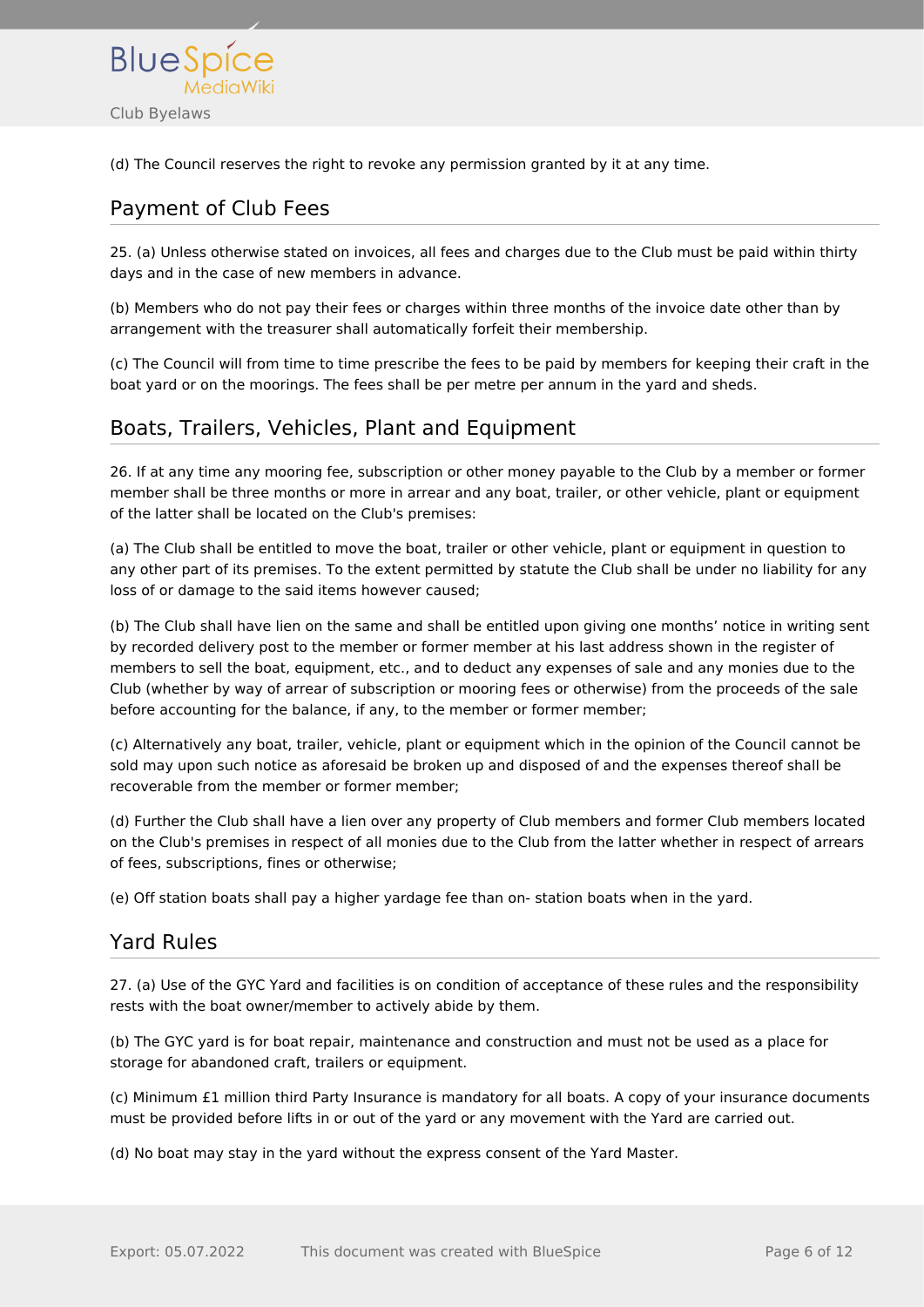

(f) To have your boat lifted in or out, you must apply to the Yard Master who will put your name and boat on a list in the tearoom or website. 28 Trailers and Boat Frames:

(a) No unused trailers/boat frames will be allowed in the yard apart from those which the Club wish to use for their own purposes.

(b) Trailers belonging to off station boats may not be kept in the yard.

(c) A selection of useable trailers will be commandeered by the club for the storage of boats in the yard. These trailers will still be charged to the owner. The owners of these trailers must have the status of their trailers agreed in writing together with the conditions of their use by Greenwich Yacht Club. If trailer/boat frame owners do not agree with this arrangement then they should remove these items from the yard.

(d) If any member's boat is in the yard on a trailer which belongs to another member then the member who is having his/her boat brought into the yard will have to wait until his/her own trailer is available. Alternatively, he/she may have to sit on another trailer in the yard until it is convenient to move that boat onto his/her own trailer.

(e) All trailers left in the Yard and not required by the club must be removed from the Yard. Unserviceable and unnamed trailers may be disposed of without notice.

(f) All craft and trailers owned by members and brought onto the Club premises shall have readily accessible means of identification including their registration number in letters not less than 3" high. Craft without such identification will not be allowed into the compound.

(g) To the extent permitted by statute, the Club shall not be responsible for any damage to or loss of any craft, engines, fittings, trailers, trolleys, equipment or any article left on the Club premises, provided that this clause shall not apply to any liability arising from any incident for which the Club is liable for and for which the Club is insured at the time of the incident giving rise to the said liability.

(h) Each member shall be responsible to the Council for the tidiness of the area around their boats at all times. All used paint cans, scrap material, wood shavings, old engine oil and paint scrapings, etc. must be cleared and disposed of.

(i) It is the owner's responsibility to make sure that the said craft is safely chocked and supported.

(j) The vehicle entrance and pedestrian entrance to the Club Compound must at all times be kept clear. Dinghy launching trolleys must be returned to the place allocated for them after the launching of the member's dinghy or tender. Motor vehicles must not block access to the slipway at any time

(k) Craft over 10 tons or 12 metres shall be accommodated in the yard only by approval of the Council.

## <span id="page-6-0"></span>The Limiting of Trailered Boats of a Particular Category

29. All boats in categories (a) to (c) below may only continue to be stored in the yard provided they are used regularly enough to satisfy the Yard Master and his committee. If, in the opinion of the General Committee, trailered boats in the yard are not being sufficiently used then the owners will be asked to remove them and must do so within three months at their own expense.

(a) Trailered Day Sailors and Cabin Cruisers: The number of trailered day sailors and cabin cruisers shall be limited to 10 in total.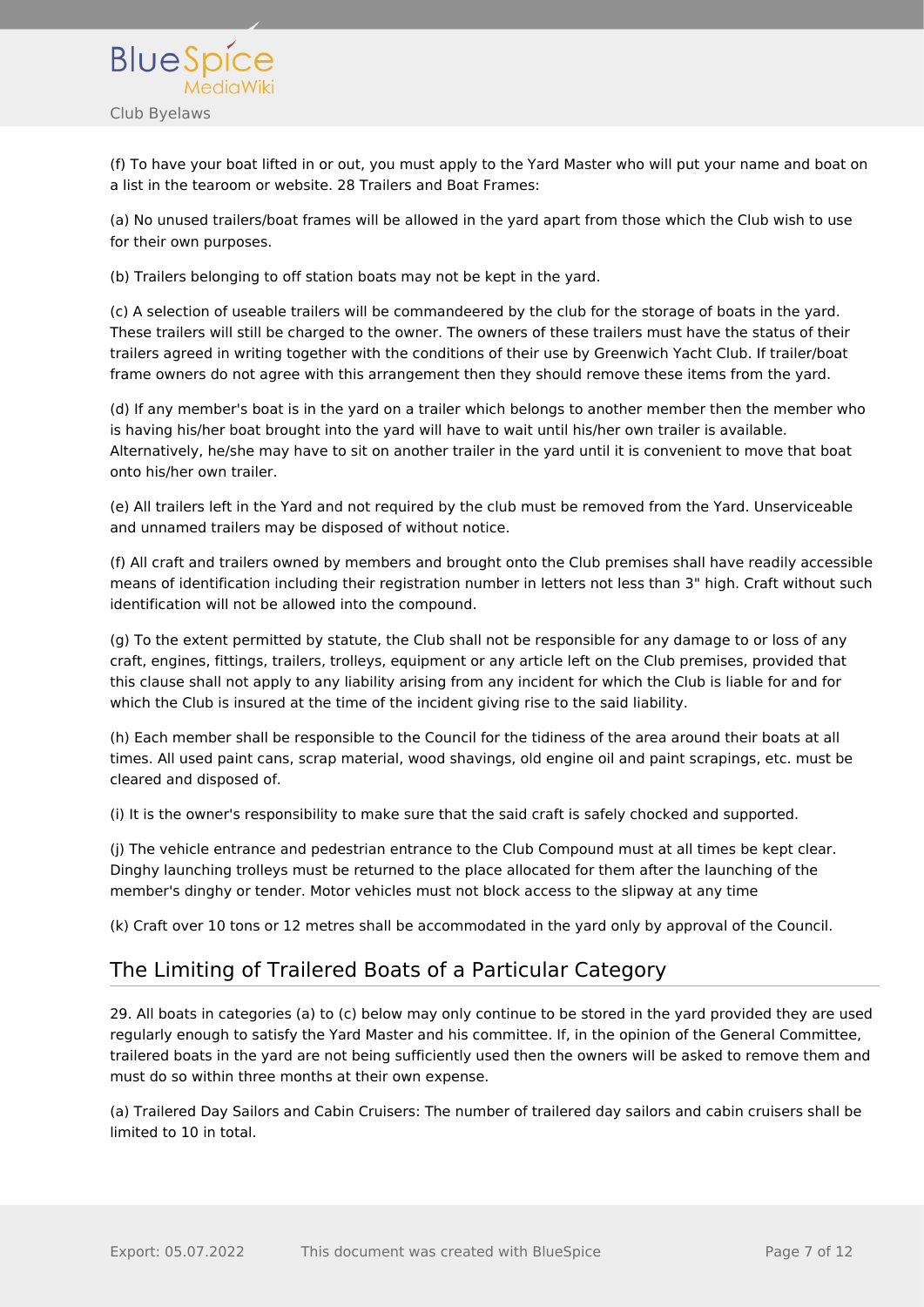

(b) Power/Speed Boats: This category refers to trailered power boats and not cabin cruisers. A maximum of 10 power/speed boats will be allowed in the yard at any one time. There is a designated area for these boats near the slipway.

(c) Sailing Dinghies: All Sailing Dinghies must be confined to the space allocated to them next to the Harbour Master's office. This area is solely for the use of these boats on their own trailers and they should not overflow from this allocated space.

(d) Off Station boats: Are not allowed in the yard under the rule that all boats must have a mooring. Individual cases may be reviewed and application made to the GYC committee, if space is available, but members with moored boats will always have first rights.

#### <span id="page-7-0"></span>Tenders

30. (a) Only those members with an on-station boat may have a tender in the yard. All tenders must be stored in the area provided for them and not in other locations in the yard. Tenders should all be clearly named so that their owners can be identified. Tenders must be stored appropriately and not obstruct the corridors between the tender racks.

(b) No member may have more than one boat - plus one tender - in the yard. Family members count as one member

#### <span id="page-7-1"></span>Moorings for Boats in the Yard

31. It is mandatory for all on station boats coming into the yard to have a club mooring. Exceptions apply only in the following circumstances: - Those which are unsuitable for long term mooring, such as trailered boats including Commented [js1]: dinghies and speed boats. - Those which are classified as 'on-going projects' with a launching date as defined below

## <span id="page-7-2"></span>Boats Not Used

32. The 18 Month Rule This rule applies to all categories of boats.

(a) The Yard Fees will be at an escalating rate set by the committee.

(b) Continuing to have your boat in the yard beyond 18 months is at the discretion of the Yard Committee acting in conjunction with the General Committee. The owner of a boat that has been in the yard for 18 months may apply to the General Committee for an extension. Without an extension, the owner must remove the vessel. If they fail to do so, it will be removed without further discussion and, if necessary, the Club will recover the costs of removal and disposal through the appropriate legal channels.

(c) A member wishing to embark on a long term boat building project must apply to the General Committee in advance of a project being started for permission giving details of such a project and a proposed launch date. (d) No member may erect a tent or structure around their boat which significantly increases the area occupied without the express permission of the Yard Committee.

(e) A general exception to any fee increase may be made on a discretionary basis for boats in the yard that, in the General Committee's opinion, as advised by the Harbour Master and Yard Master are ready for launching but await allocation of a mooring.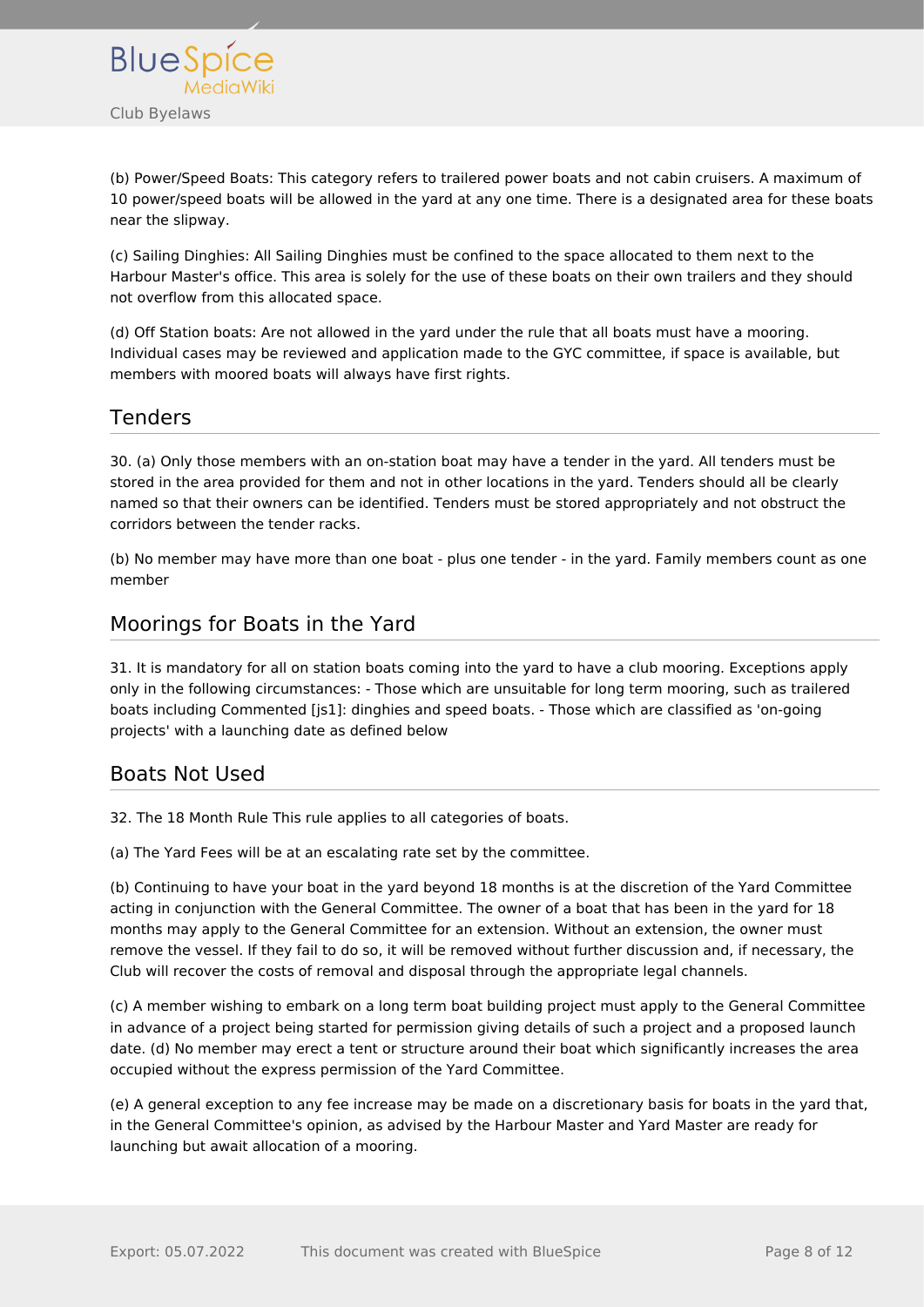

(f) Full yard fees must always be paid while the General Committee is considering any application or representation with regard to a boat in the yard.

## <span id="page-8-0"></span>Identification of equipment

33. All items in the yard and sheds must be named clearly. Any items not named will be cleared from the yard. This includes tenders, trailers, engines, tools, equipment and any other property.

#### <span id="page-8-1"></span>Lockers

34. (a) Only those members with an on-station boat may hold a locker space.

(b) All locker charges will be billed directly to all individuals occupying them.

(c) Locker spaces are not transferable and are allocated solely by the Yard Master.

#### <span id="page-8-2"></span>**Dinghies**

35. All dinghies, tenders, kayaks or other small crafts stored on the dinghy racks must have the name of the parent craft or the name of the owner: Painted on: both sides of the bow, the stern, and the underside.

## <span id="page-8-3"></span>The Sheds

36. (a) No member may place in any shed or covered area on the premises any craft, machinery, plant or equipment without the permission of the Yardmaster or an Officer of the Club.

(b) Space will be charged in sheds as per the published rates in force at the time.

(c) Members must keep and leave their work areas in a tidy condition and must not erect any structure which may cause a hazard to other members.

(d) Members issued with a key to work in a shed must ensure that the shed is locked if they are last out or are leaving it unattended at any time.

#### <span id="page-8-4"></span>The Woodworking Shop

37. (a) Members may only use equipment in the woodworking shop with the permission of the Yard Master or an Officer of the Club.

(b) Any member wishing to use the woodworking equipment (mechanical saws, lathes etc.) may be asked for proof that they have the adequate work skills or qualifications to use such equipment.

(c) Any member using any Club machine will be responsible for any damage.

(d) The woodworking shop must be left in a safe, clean and tidy condition. Any member found not to have done so may be fined and/or prohibited from its future use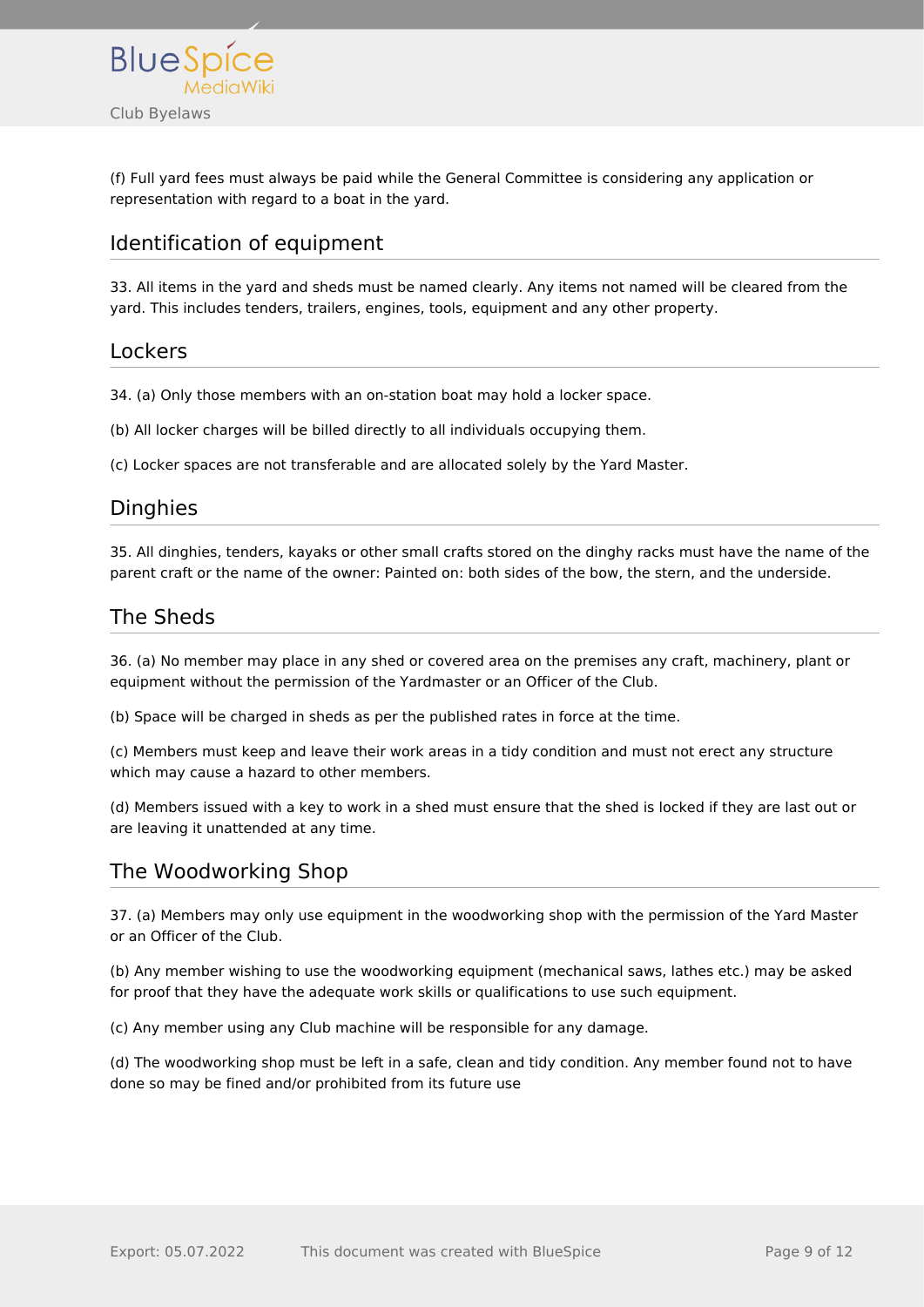

# <span id="page-9-0"></span>The Sail Loft

38. (a) Members may use the Sail Loft for the purpose of making or mending sails or covers or any other equipment relevant to boating with the permission of the Yardmaster or a qualified Officer of the Club.

(b) Sewing machine usage shall be by people familiar with the usage of such machines and all usage shall be logged and any damage reported to the person appointed in charge of the sail loft by the Council.

## <span id="page-9-1"></span>Mooring Rules and Byelaws & Responsibilities

39. (a) Responsibility for the maintenance of the club's moorings is delegated by the Committee to the Harbour Master.

(b) The Harbour Master shall form a sub-committee which shall consist of the Harbour Master (Chairman), his assistants and up to 6 members of the Club (who shall not necessarily be boat owners). At any meeting of the Harbour Master's Committee the Chairman of the said Committee shall cause a record to be kept of all matters discussed and any decisions of proposals to be taken to the Club Committee.

(c) The Harbour Master shall annually determine which of the moorings laid by the Club are drying moorings and which are deep water moorings for the purpose of determining mooring charges.

(d) The Club shall be responsible for the condition of the moorings laid by the Club but cannot be and is not responsible for the condition of the riverbed. It is the responsibility of all boats choosing to take up drying moorings to satisfy themselves as to the suitability of the riverbed in their allocated mooring.

(e) Club moorings, which are the property of the Club, constitute either: i). a pair of buoys secured to the riverbed, with mooring rings on each buoy and tied together with bridle ropes Or ii) a pontoon fitted with mooring cleats secured between the two buoys to which yachts may moor alongside.

(f) Members are responsible for providing and maintaining their own mooring lines, fenders and shackles and etc., to secure their boat to the mooring rings or pontoons and shall not rely on the club's bridle ropes for mooring.

(g) Under no circumstances must the bridle rope be cut or left untied at any time. Any boat owner doing so shall be responsible for any damage caused by the resultant movement of the Club's buoys to either their own boat or any other boat on adjoining moorings. Any boat owner doing so may also be liable to withdrawal of their mooring allocation or expulsion from the Club.

(h) When a mooring has been allocated to a member, it is their responsibility to ensure that they provide and fix adequate mooring lines in accordance with the guidelines published by the Club and that they know how to handle their boat in the confined mooring area bearing in mind the strong currents on the river. In the event of doubt members should seek advice from the Harbour Master, Cruiser Captain or others.

(i) All craft must proceed with caution and with due regard for the safety of other craft and persons when in the vicinity of other moored craft on the Club's moorings.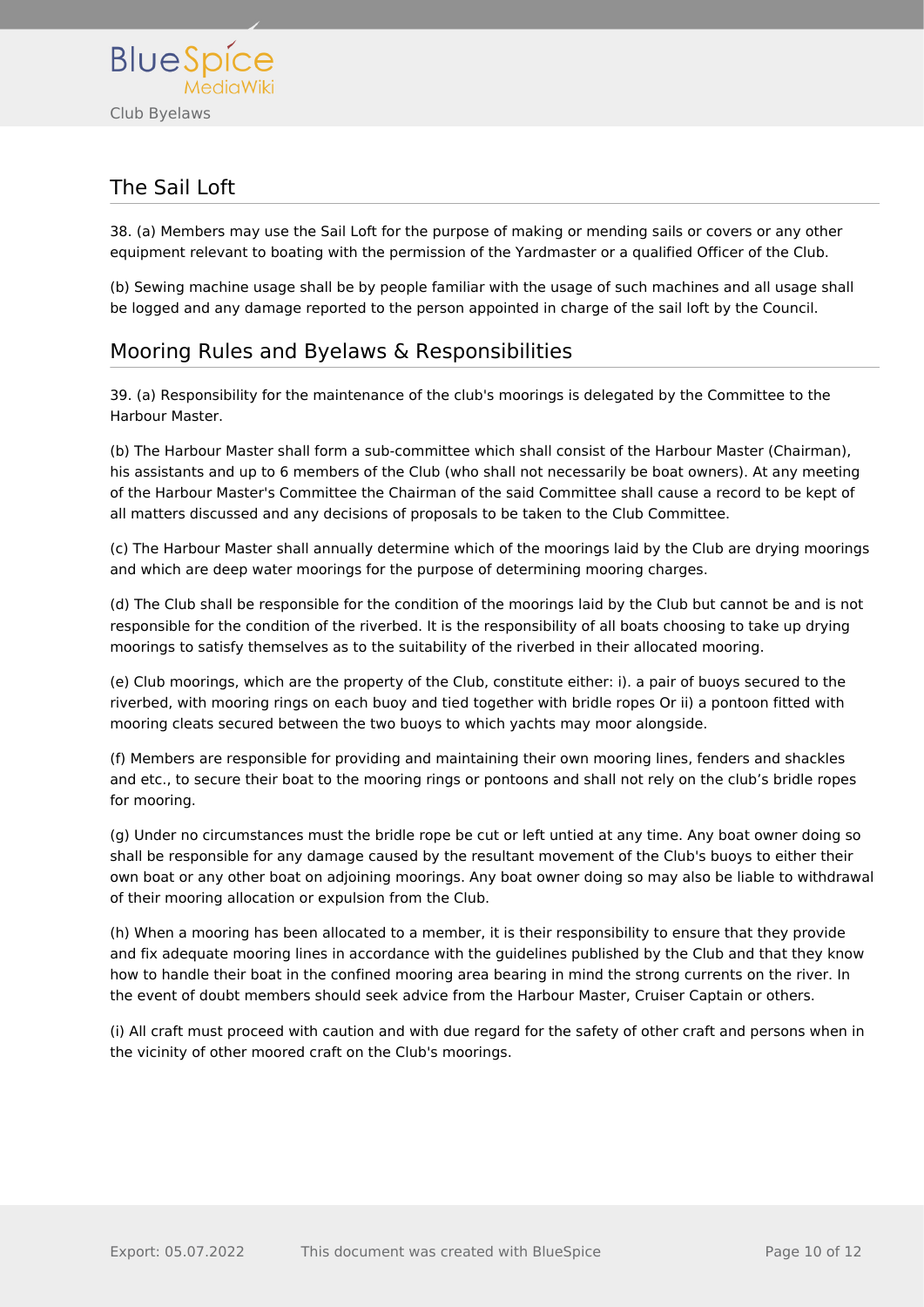

(j) The Harbour Master shall try to ensure that all boats are satisfactorily moored. If in the opinion of that Harbour Master or his assistants a boat is at risk on its mooring, and if time permits, the Harbour Master shall contact the owner. However, in urgent cases, or if a boat is posing a risk to other boats, the Harbour Master is authorised to immediately remove the boat or other boats from their moorings or to another part of Club premises. The owner or any person responsible for any boat so moved shall be notified by the Harbour Master within seven days of removal.

(k) All craft on Club moorings must be insured in respect of third party and public liability and satisfactory proof of such insurance shall be produced to the Harbour Master prior to the allocation of a Club mooring.

(l) In the event of any damage occurring to a boat while on the Club's moorings, a GYC Damage Report should be completed as soon as possible and given to the Harbour Master. Damage Report forms are kept in the Harbour Master's office.

#### <span id="page-10-0"></span>Harbourmaster's Powers

40. Allocation of moorings: People wishing to bring a boat to the club will need to have been active members for at least three months before applying for a mooring or yard space.

(a) The Harbour Master has authority delegated to him by the General Committee to direct members as to the use of the Club's moorings.

(b) In his absence similar authority shall be vested in the assistant Harbour Masters and or such other person or persons designated by the Harbour Master's Committee whose authority to deputise shall be assumed for the purposes of the below sub-clauses of this Byelaw.

(c) No member shall use any mooring without the permission of the Harbour Master.

(d) Requests for moorings shall be made on the form approved by the Council and submitted to the Harbour Master. The Harbour Master's Committee shall consider such requests. Membership of the Club shall be no guarantee of a Club mooring.

(e) When a mooring has been allocated to a member, they shall complete a GYC Mooring Agreement form which must be signed by both the owner and the Harbour Master.

(f)The Harbour Master may utilise any mooring in the best interests of the Club when the member to whom it is allocated does not occupy such mooring.

(g) Any member selling a craft occupying a Club mooring must inform the Harbour Master of such sale within seven days thereof and ensure that the craft is removed from the mooring within 21 days of the completion date of the said sale.

(h) Members selling craft must not under any circumstances lead purchasers of the said craft to believe that a mooring will be available on the completion of the said sale.

(i) Sub-Letting of moorings either to other members or to non-members is strictly prohibited.

(j) All members whose craft have been allocated a mooring for occupation or use must pay for the mooring at the rates prescribed from year to year by the Council. The member shall pay the requisite mooring fees in advance. The rates of mooring fees payable shall be prominently displayed in the Club. Mooring fees are not refundable.